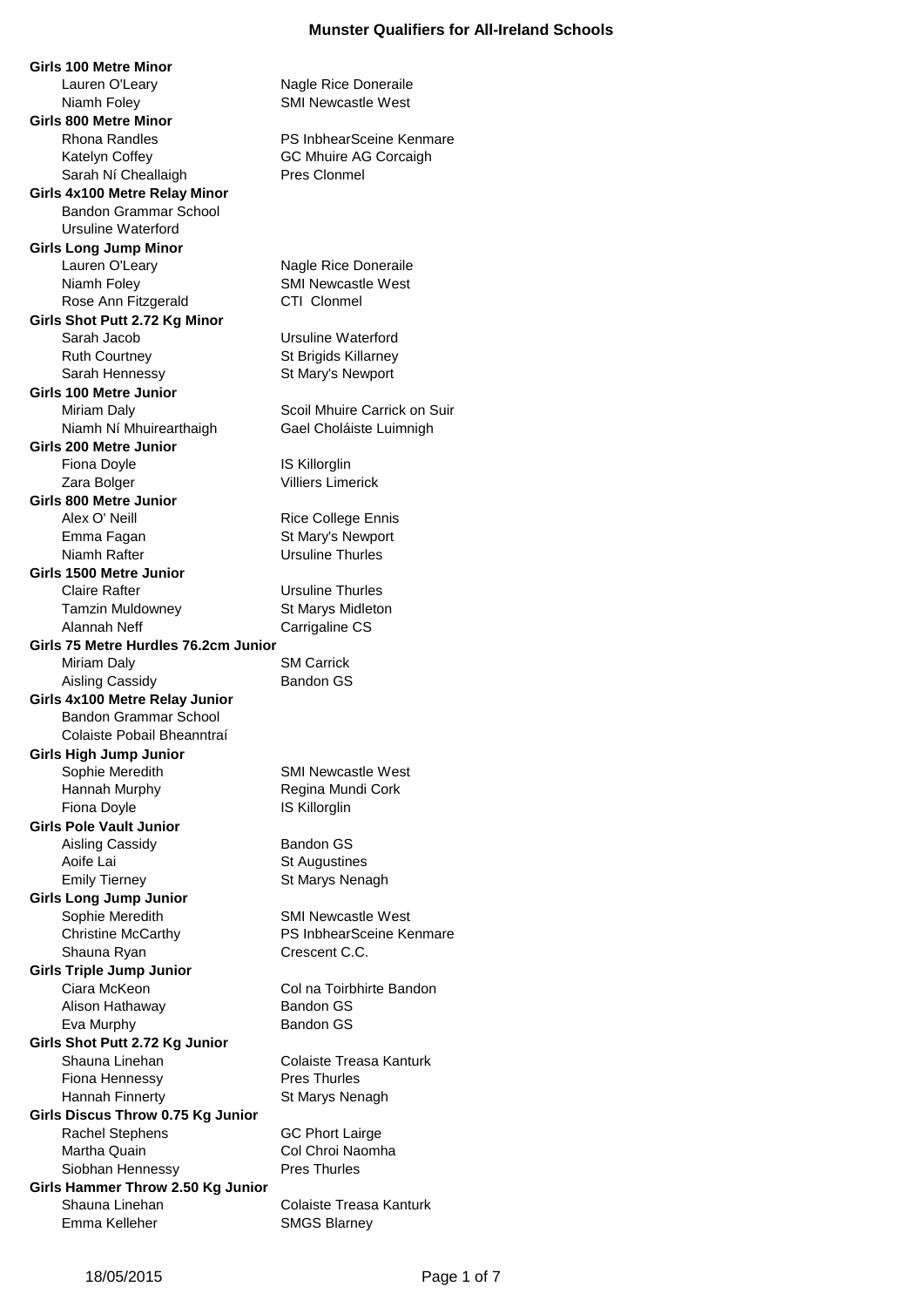Emily Myers Waterpark College **Girls Javelin Throw 400g Junior** Katie Moynihan Davis College Mallow Holly Meredith SMI Newcastle West Anna Leary Loreto Fermoy **Girls 1200 Metre Walk Junior** Ruth Heary Waterpark College Emma Caulfield **Ursuline Waterford** Molly O'Shea Newtown School Waterford **Girls 100 Metre Intermediate** Ciara Neville **Castletroy College** Lauren Ryan Crescent C.C. **Girls 200 Metre Intermediate** Ciara Neville **Castletroy College** Sharlene Mawdsley St Mary's Newport **Girls 300 Metre Intermediate** Sharlene Mawdsley St Mary's Newport Sophie Lynch Tarbert CS **Girls 800 Metre Intermediate** Aoife Mahony **Pres** Listowel Stephanie Cotter Coachford College Aoife Ní Urmholtaigh Meanscoil san Nicolas **Girls 1500 Metre Intermediate** Aisling Kelly **St Joseph's Spanish Point** Aoife Mahony **Pres** Listowel Stephanie Cotter Coachford College **Girls 1 Mile Under 16** Aine Keane St Joseph's Spanish Point Eimear Keane St Joseph's Spanish Point Caoimhe Taylor Colaiste Treasa Kanturk **Girls 3000 Metre Intermediate** Caoimhe Harrington Col Pobail Beanntraí Elaine Yelverton St Mary's Newport Elaine Shannon Scoil Mhuire Ennistymon **Girls 80 Metre Hurdles 76.2cm Intermediate** Lauren Ryan Crescent C.C. Chloe Tobin Castletroy College **Girls 300 Metre Hurdles 76.2cm Intermediate** Chloe Tobin Castletroy College Aoife Doyle **Scoil Mhuire Carrick on Suir Girls 1500 Metre Steeplechase Intermediate** Laura Nicholson Bandon GS Aoife Ní Urmholtaigh Meanscoil san Nicolas Emma Doyle **Castletroy College Girls 4x100 Metre Relay Intermediate** Castletroy College Scoil Mhuire Carrick on Suir **Girls High Jump Intermediate** Laura Nicholson Bandon GS Cliodhna Blake St Michaels Kilmihil Molly Leahy Carrigaline CS **Girls Pole Vault Intermediate** Clodagh Walsh Davis College Mallow Aisling O'Connor St Augustines Molly Healy **Carrigaline CS Girls Long Jump Intermediate** Kate Taylor **Col Muire Ennis** Vickie Cusack **Davis College Mallow** Ella Nicholson Bandon GS **Girls Triple Jump Intermediate** Kate Taylor **Col Mhuire Ennis** Rachel Bowler Mount Hawk Cliodhna Blake St Michaels Kilmihil **Girls Shot Putt 3.00 Kg Intermediate**

Sarah Hayes Mount St Michael Rosscarbery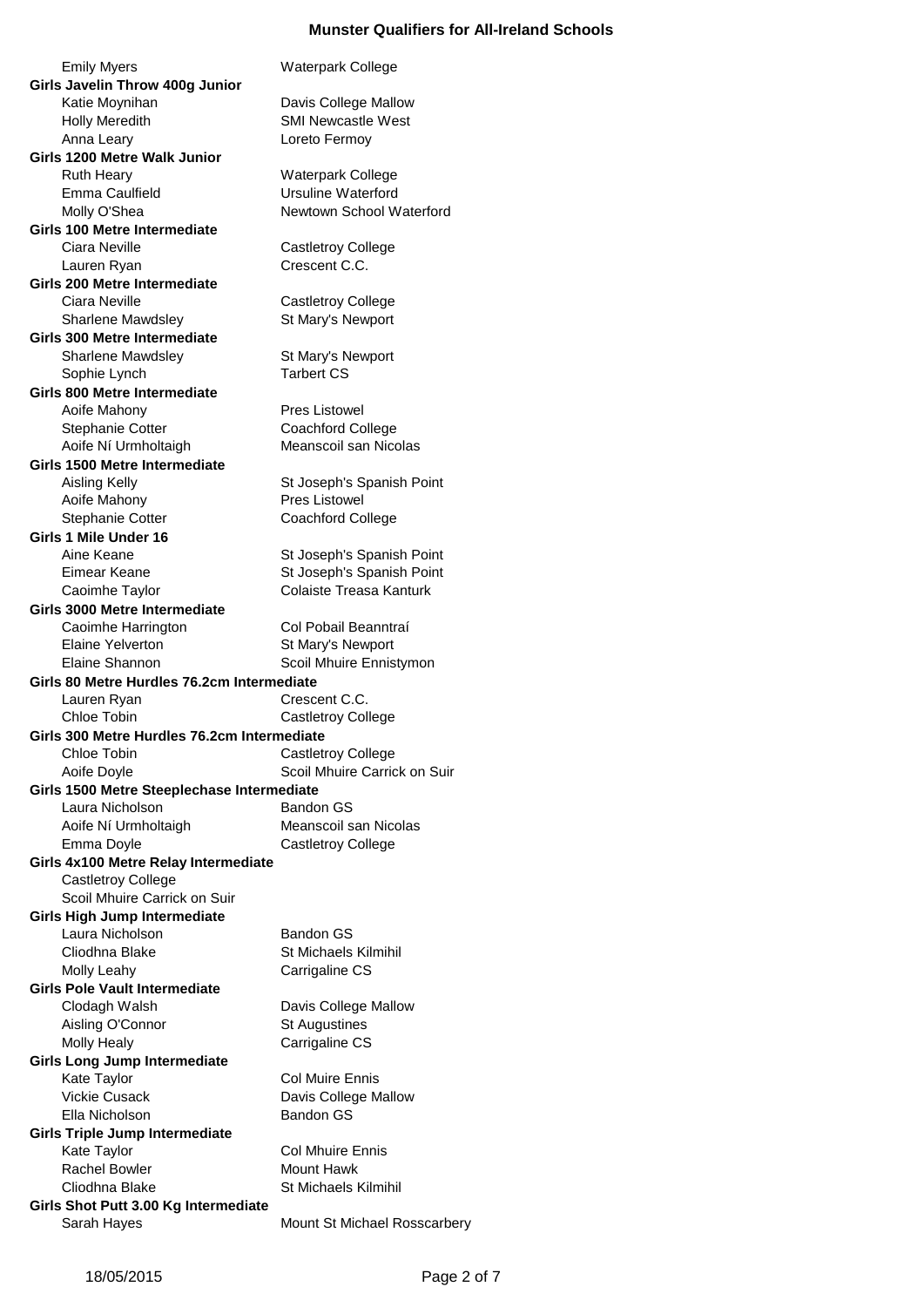| Anne Corcoran                                     | Ursuline Waterford                            |
|---------------------------------------------------|-----------------------------------------------|
| Gael Choláiste Luimnigh<br>Angharad Loughnane     |                                               |
| Girls Discus Throw 1.00 Kg Intermediate           |                                               |
| Aoife Doyle                                       | IS Killorglin                                 |
| Angharad Loughnane                                | Gael Choláiste Luimnigh                       |
| Kathleen Heary<br>Ursuline Waterford              |                                               |
| Girls Hammer Throw 3.00 Kg Intermediate           |                                               |
| Aisling Vaughan-Witts                             | Borrisokane CC                                |
| Aoife Doyle                                       | IS Killorglin                                 |
| Jade O'Farrell-Bond<br>Borrisokane CC             |                                               |
| Girls Javelin Throw 500g Intermediate             |                                               |
| Orla O'Brien                                      | <b>Ursuline Waterford</b>                     |
| Aoife Hurley                                      | Loreto Fermoy<br>Scoil Mhuire Carrick on Suir |
| Aoife Doyle<br>Girls 2000 Metre Walk Intermediate |                                               |
| Orla O'Connor                                     | <b>Waterpark College</b>                      |
| Isobel Morgan                                     | <b>Ursuline Waterford</b>                     |
| Hannah Jacob                                      | Ursuline Waterford                            |
| <b>Girls 100 Metre Senior</b>                     |                                               |
| Phoebe Murphy                                     | Loreto Clonmel                                |
| <b>Roisin Harrison</b>                            | <b>Villiers Limerick</b>                      |
| <b>Girls 200 Metre Senior</b>                     |                                               |
| Phoebe Murphy                                     | Loreto Clonmel                                |
| <b>Roisin Harrison</b>                            | <b>Villiers Limerick</b>                      |
| <b>Girls 400 Metre Senior</b>                     |                                               |
| Jenna Bromell                                     | Castletroy College                            |
| Aoife Delaragy                                    | <b>Ursuline Thurles</b>                       |
| <b>Girls 800 Metre Senior</b>                     |                                               |
| Louise Shanahan                                   | <b>Bruce College Cork</b>                     |
| Aiofe Deering                                     | St Marys Nenagh                               |
| Laura Hallissey                                   | PS InbhearSceine Kenmare                      |
| <b>Girls 1500 Metre Senior</b>                    |                                               |
| Karen Twomey                                      | <b>Bruce College Cork</b>                     |
| <b>Orla Queally</b>                               | Ardscoil na Mara Tramore                      |
| <b>Girls 3000 Metre Senior</b>                    |                                               |
| <b>Rhona Pierce</b>                               | St Angela's Cork                              |
| Orlaith Moynihan                                  | Loreto Clonmel                                |
| Fiona Kavanagh                                    | Mercy Mount Hawk                              |
| Girls 100 Metre Hurdles 83.8cm Senior             |                                               |
| Clodagh O'Mahoney<br>Leanne Prout                 | Laurel Hill Col                               |
| Girls 400 Metre Hurdles 76.2cm Senior             | Pres Ballingarry                              |
| Kelly-Anne Doyle                                  | Scoil Mhuire Carrick on Suir                  |
| Leanne Prout                                      | Pres Ballingarry                              |
| Girls 1500 Metre Steeplechase Senior              |                                               |
| Ciara Cummins                                     | <b>Ursuline Thurles</b>                       |
| Eimear Loughnane                                  | <b>Ursuline Thurles</b>                       |
| Girls 4x100 Metre Relay Senior                    |                                               |
| Mercy Mount Hawk Tralee                           |                                               |
| <b>Carrigaline Community School</b>               |                                               |
| <b>Girls High Jump Senior</b>                     |                                               |
| Laura Cussen                                      | Colaiste Choilm Ballincollig                  |
| Rachel Clancy                                     | <b>Col Mhuire Ennis</b>                       |
| Neasa Murphy                                      | Ardscoil na Mara Tramore                      |
| <b>Girls Pole Vault Senior</b>                    |                                               |
| Laura Cussen                                      | Colaiste Choilm Ballincollig                  |
| Ellen Larkin                                      | <b>Villiers Limerick</b>                      |
| Megan Dunford                                     | <b>St Augustines</b>                          |
| <b>Girls Long Jump Senior</b>                     |                                               |
| Aoibheann O'Brien                                 | Mercy Mount Hawk                              |
| Aoife O'Carroll                                   | Mercy Mount Hawk                              |
| Sinead James                                      | <b>Hewitt College</b>                         |
| <b>Girls Triple Jump Senior</b>                   |                                               |
| Fiona O' Shea                                     | Laurel Hill Col                               |
| Aoibheann O'Brien                                 | Mercy Mount Hawk                              |
|                                                   |                                               |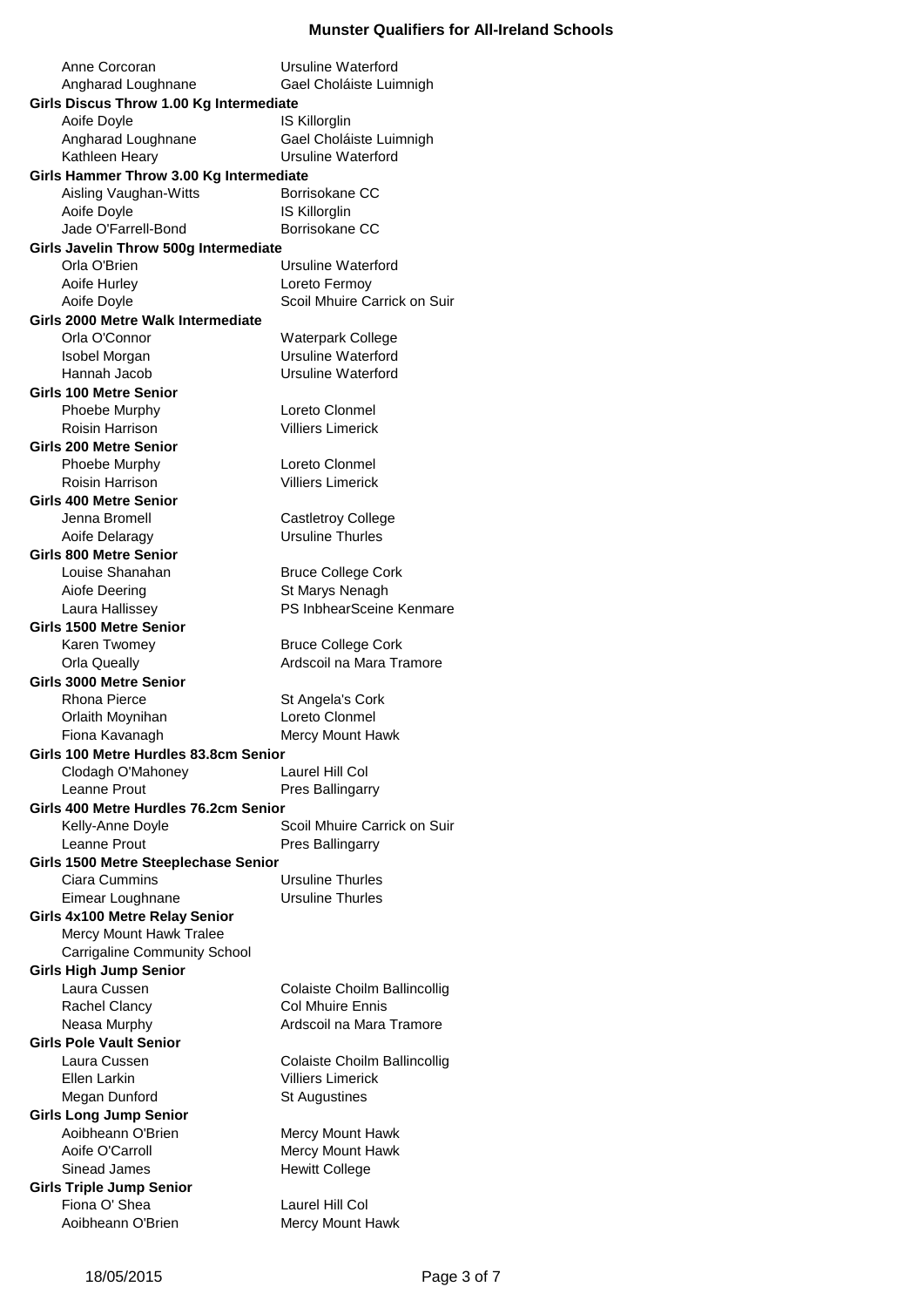Aoife Tierney **St Marys Nenagh Girls Shot Putt 4.00 Kg Senior** Deirbhle Ní Riain Gael Choláiste Luimnigh Ciara Mockler **Pres Thurles** Lauren O'Mahony St Marys Midleton **Girls Discus Throw 1.00 Kg Senior** Kayleigh Cronin St Brigids Killarney Ciara Mockler **Pres Thurles** Deirbhle Ní Riain Gael Choláiste Luimnigh **Girls Hammer Throw 4.00 Kg Senior** Alice Akers Scariff CC Aoife Vaughan-Witts Borrisokane CC Rachel Ryan **Canada Contract Contract Contract Contract Contract Contract Contract Contract Contract Contract Contract Contract Contract Contract Contract Contract Contract Contract Contract Contract Contract Contract Cont Girls Javelin Throw 600g Senior** Lauren O'Mahony St Marys Midleton Jodie Cusack Davis College Mallow Amy Linehan Colaiste Treasa Kanturk **Girls 3000 Metre Walk Senior** Jodie Cusack Davis College Mallow **Boys 100 Metre Minor** Shadrach Ogie St Clements Limerick Robert Dillon CBC Cork **Boys 800 Metre Minor** Jake Bagge **Ardscoil na Mara Tramore** Ben Deasy St Flannan's Ennis Joseph Daly **Davis College Mallow Boys 4x100 Metre Relay Minor** Colaiste Choilm Ballincollig Tralee CBS **Boys Long Jump Minor** Sean Quilter Tralee CBS Jack Ryan Thurles CBS Jake Costello Carrick CBS **Boys Shot Putt 3.25 Kg Minor** Jack Ryan Thurles CBS Sean Carolan Sean Carolan St Mary's Newport David Siegel Tralee CBS **Boys 100 Metre Junior** Shawn Benson St Flannan's Ennis Adam Dooley Col Phobal Ros Cré **Boys 200 Metre Junior** Shawn Benson St Flannan's Ennis David Ryan Thurles CBS **Boys 800 Metre Junior** Kieran Moloney Thurles CBS Conor Ryan Conor Ryan Conor Ryan Conor Ryan Conserved Cur Lady's Templemore Darragh Lowth Tralee CBS **Boys 1500 Metre Junior** Darragh McElhinney Col Pobail Beanntraí Naoise O'Flaitheartaigh Hamilton HS Bandon Killian Nolan CBC Cork **Boys 80 Metre Hurdles 83.8cm Junior** Dean Mulqueen St Annes Killaloe Jake Vermeer **Comeragh College Carrick on Suir Boys 4x100 Metre Relay Junior** Colaiste Chriost Ri Mercy Mount Hawk Tralee **Boys High Jump Junior** Ben O'Donovan Midleton College Darragh Miniter **Kilrush CS** Darragh Courtney Mercy Mount Hawk **Boys Pole Vault Junior** Craig Cloona St Augustines Sam O'Neill Sam O'Neill St Augustines

Ben Donovan Midleton College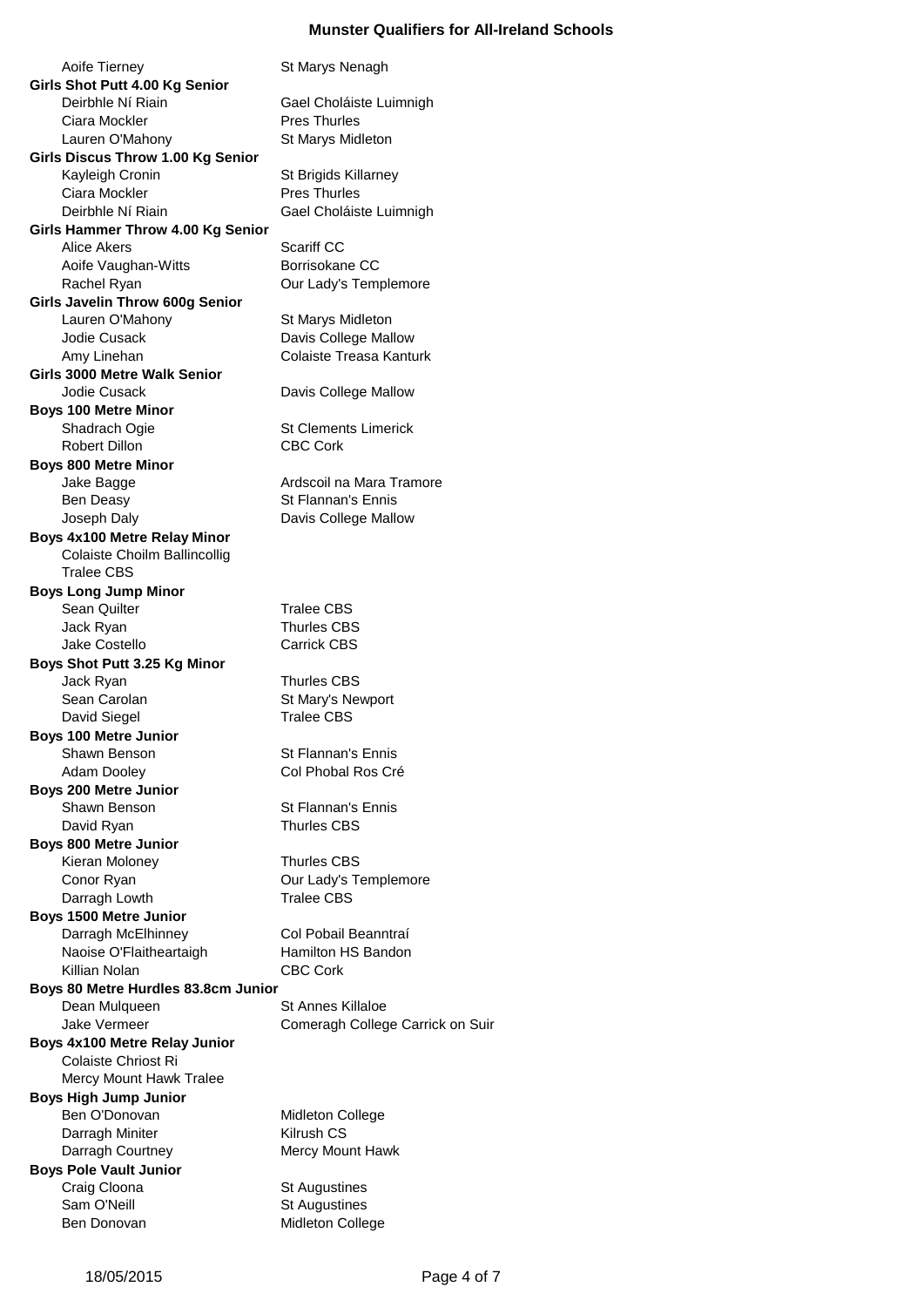**Boys Long Jump Junior** David Ryan Thurles CBS Adam Dooley Col Phobal Ros Cré Brian Lynch Col an Spioraid Naoimh **Boys Triple Jump Junior** Martin Kehoe **Pres Ballingarry** Dylan O'Sullivan Bandon GS Alexander Wagner St Augustines **Boys Shot Putt 4.00 Kg Junior** Darragh Miniter Kilrush CS Cian Kingston Bandon GS Cillian Drohan De La Salle Waterford **Boys Discus Throw 1.00 Kg Junior** Sean Mockler Thurles CBS Joe McEvoy **St Anne's Killaloe** Cian Kingston Bandon GS **Boys Hammer Throw 4.00 Kg Junior** Sean Mockler Thurles CBS Padraig O'Callaghan Colaiste Chriost Ri Brian Naughton Nenagh College **Boys Javelin Throw 600g Junior** Joe McEvoy St Anne's Killaloe Hassan Ali De La Salle Waterford Jake Vermeer **Comeragh College Carrick on Suir Boys 1200 Metre Walk Junior** Liam McDonagh Thurles CBS Michael O'Flynn Charleville CBS Diarmuid Fitzgerald St Patrick's Shannon **Boys 100 Metre Intermediate** Tony Odubote **Rice College Ennis** Sean Lynch CBC Cork **Boys 200 Metre Intermediate** Jamie Mitchell **Ardscoil Rís Limerick** Damien Hickey Davis College Mallow **Boys 400 Metre Intermediate** Jamie Mitchell **Ardscoil Rís Limerick** Cathal Locke Crescent C.C. **Boys 800 Metre Intermediate** Conor O'Driscoll Carrigaline CS Robert Kennedy **Rockwell College** Luke Devine Villiers Limerick **Boys 1500 Metre Intermediate** Jamie Roche St Flannan's Ennis Jamie McCarthy St Declans Kilmacthomas Jonathan Crowley **De La Salle Waterford Boys 1 Mile Under 16** Charlie O'Donovan Colaiste Chriost Ri Patrick O'Rourke Mary Immaculate Lisdoonvara Conor Devane St Flannan's Ennis **Boys 3000 Metre Intermediate** Fearghal Curtin Midleton CBS Micheal Power St Augustines Donal Devane St Flannan's Ennis **Boys 100 Metre Hurdles 91.4cm Intermediate** Daniel Ryan Thurles CBS Kevin O'Leary **Hazelwood Col Boys 400 Metre Hurdles 83.8cm Intermediate** Diarmuid Clancy Meanscoil san Nicolas Cathal Locke Crescent C.C. **Boys 1500 Metre Steeplechase Intermediate** Jamie Roche St Flannan's Ennis Liam Cotter **Col Pobail Beanntraí** Alvaro Cubilo **Rochestown College Boys 4x100 Metre Relay Intermediate**

Bandon Grammar School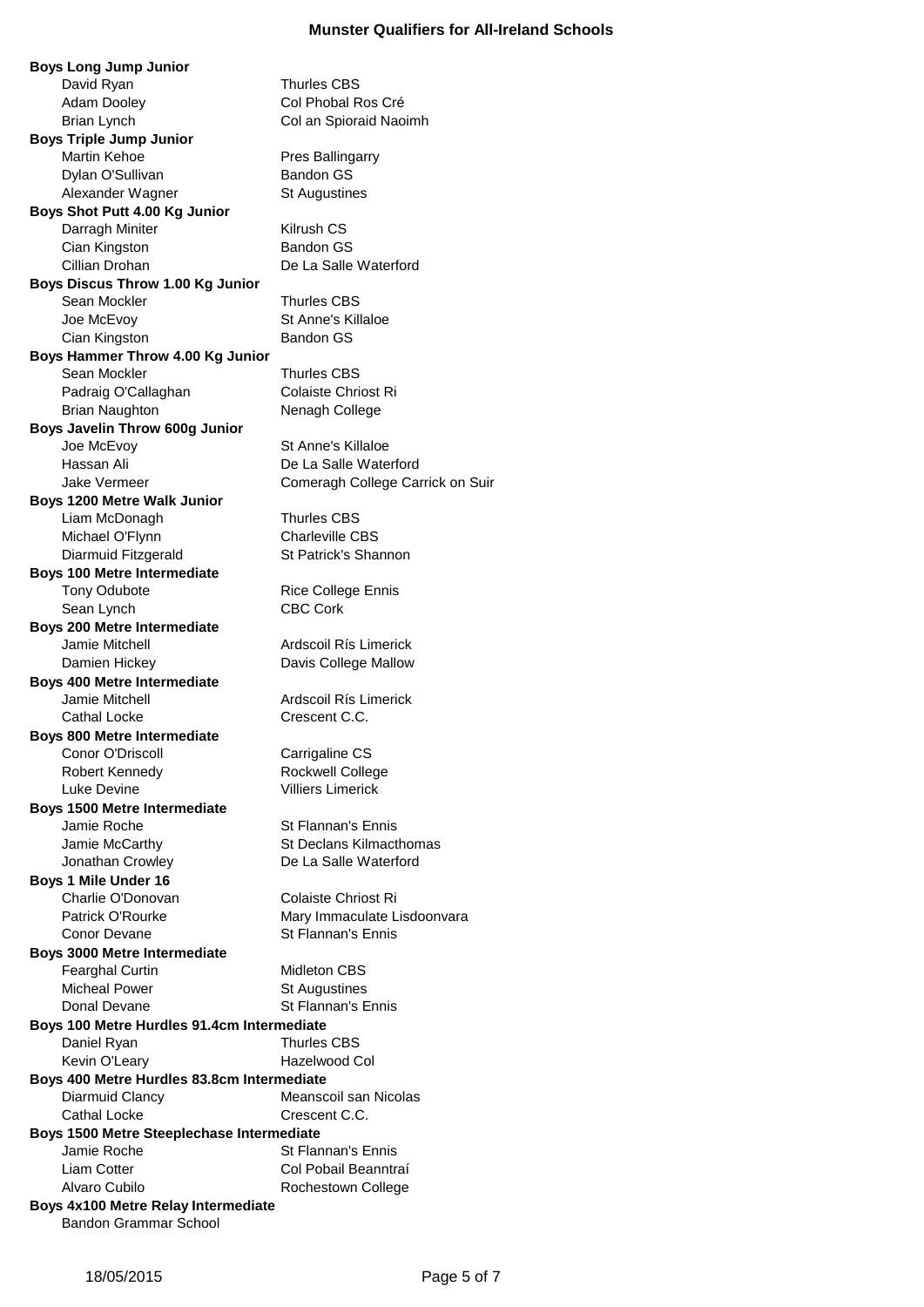Tralee CBS **Boys High Jump Intermediate** Dion Ryan Waterpark College Des Kelleher Colaiste Chriost Ri James Murphy **Ardscoil na Mara Tramore Boys Pole Vault Intermediate** Ryan O'Neill St Augustines Andre Olah **Our Lady's Templemore Boys Long Jump Intermediate** Daniel Ryan Thurles CBS Sean Harris Colaiste Mhicil Limerick Cameron Blair **Bandon GS Boys Triple Jump Intermediate** Joseph Miniter **Kilrush CS** James Murphy **Ardscoil na Mara Tramore** Farouk Soboya St Flannan's Ennis **Boys Shot Putt 5.00 Kg Intermediate** James French Bandon GS Colin Deane **Bandon GS** Sean Murray Dungarvan CBS **Boys Discus Throw 1.50 Kg Intermediate** Eoghan Flynn Dungarvan CBS James Sheehan Col Chroi Naomha Barry Loughnane Rice College Ennis **Boys Hammer Throw 5.00 Kg Intermediate** Travis Coomey Bandon GS Robert Campbell **IS Killorglin** Jack Hallahan St Colmans Midleton **Boys Javelin Throw 700g Intermediate** Eoghan Flynn Dungarvan CBS Luke O'Brien GC Phort Lairge Conor Robinson Bandon GS **Boys 2000 Metre Walk Intermediate** Gearoid McMahon St Caimin's Shannon David Kenny St Brendans Killarney Alan Boland High School Clonmel **Boys 100 Metre Senior** Scott Gibson Bandon GS Michael Adekunle Colaiste Mhicil Limerick **Boys 200 Metre Senior** Stephen Walsh St Declans Kilmacthomas Joey Henchy **Bandon GS Boys 400 Metre Senior** Scott Gibson Bandon GS Stephen Walsh Stephen Walsh St Declans Kilmacthomas **Boys 800 Metre Senior** Gary O'Sullivan De La Salle Macroom David Atkinson **Ashton School Cork** Matthew Murnane CBC Cork **Boys 1500 Metre Senior** Luke Horgan Colaiste Chriost Ri Sean Curran Dungarvan CBS Barry Keane St Declans Kilmacthomas **Boys 5000 Metre Senior** David Fox CBC Cork Patrick Chesser Rice College Ennis Evan Byrne Douglas CS Kevin Mulcaire **St Flannan's Ennis Boys 110 Metre Hurdles 99.0cm Senior** Sam Healy **Carrigaline CS Boys 400 Metre Hurdles 91.4cm Senior** Daniel O'Mahony Rochestown College John Hogan **Davis College Mallow** 

**Boys 2000 Metre Steeplechase Senior**